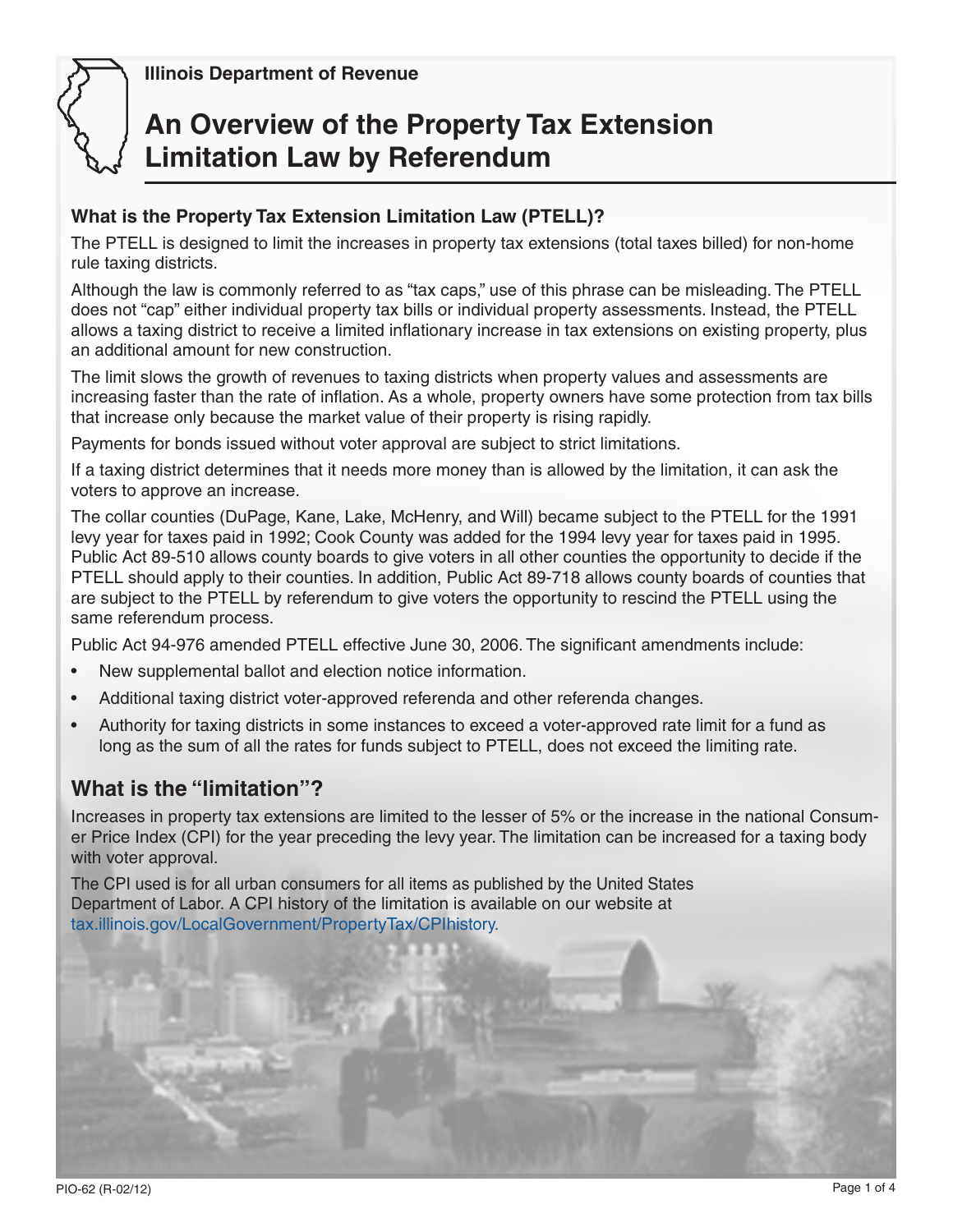## **How is the PTELL question brought to a county referendum?**

The county board (other than Cook and collar counties) decides to allow voters to choose if property tax extension increases should be limited. The county board can place the issue on the ballot at any election other than a consolidated primary election by passing an ordinance or resolution at least 79 days before the election.

Referenda made under the PTELL are exempt from the requirement that taxing districts may have only three public questions on a ballot.

The question is placed on a separate ballot and is worded as follows:

"Shall the Property Tax Extension Limitation Law (35 ILCS 200/18-185 through 18-245), which limits annual property tax extension increases, apply to non-home rule taxing districts with all or a portion of their equalized assessed valuation located in (name of county)?"

# **What is the county clerk's role?**

Once a county board agrees to have a PTELL referendum, the county clerk has two major responsibilities. First, ensure the question is placed on the ballot either by doing so directly or by sending a certified copy of the resolution to the proper election authorities for them to place it on the ballot. Second, immediately after the referendum, the county clerk must notify all taxing districts located in the county and the Department of Revenue (IDOR) that the referendum was held and its result.

#### **How does the referendum affect individual taxing districts?**

If the county referendum is approved by the voters, the PTELL applies to non-home rule taxing districts that are located entirely within the county.

A taxing district that overlaps two or more counties is treated differently. Two conditions must be met before the district becomes subject to the PTELL. First, all counties in which the taxing district is located must hold referenda. Second, a majority of the taxing district's equalized assessed value must be located in counties where voters have approved the referenda. If these two conditions are met, the entire district becomes subject to the PTELL, even the portion in any county where voters rejected the referendum. After the final referendum is held, IDOR will notify

the district and the county clerks of all the counties in which the taxing district is located if the district is subject to the PTELL. PIO-62 (R-02/12) PIO-62 (R-02/12) PIO-62 (R-02/12)

## **Can the PTELL by referendum be rescinded?**

Yes. The county board (other than Cook and collar counties) may again put the PTELL question to the voters using the same referendum process and ballot question that made the taxing districts subject to the PTELL.

If the voters reject the PTELL at this referendum, taxing districts located entirely within the county will no longer be subject to the PTELL.

A taxing district that overlaps two or more counties and that is subject to the PTELL by referendum will no longer be subject to the PTELL if two conditions are met.

- The question must be put on the ballot in each county in which the district overlaps unless the county's voters rejected the most recent PTELL referendum.
- A majority of the taxing district's equalized assessed value, other than equalized assessed value in Cook or collar counties, must be located in counties where voters have rejected the most recent PTELL referendum.

If these two conditions are met, the entire taxing district will no longer be subject to the PTELL, even the portion in any county where voters have approved this referendum. IDOR will then notify the district and the county clerks of all the counties in which the district is located that the district is no longer subject to the PTELL.

#### **When are levies affected by the PTELL referendum ?**

For taxing districts located entirely within a county, the PTELL applies to levies made after January 1 of the year immediately following a voter-approved PTELL referendum. For example, if voters approve a referendum in November 2011, districts in the county will first be affected for the 2012 tax year, payable in 2013.

For taxing districts that overlap two or more counties, the PTELL applies to levies made after January 1 of the year immediately following the referendum that makes the district subject to the PTELL.

The PTELL does not apply to levies made after January 1 of the year immediately following a referendum that results in a taxing district no longer being subject to the PTELL.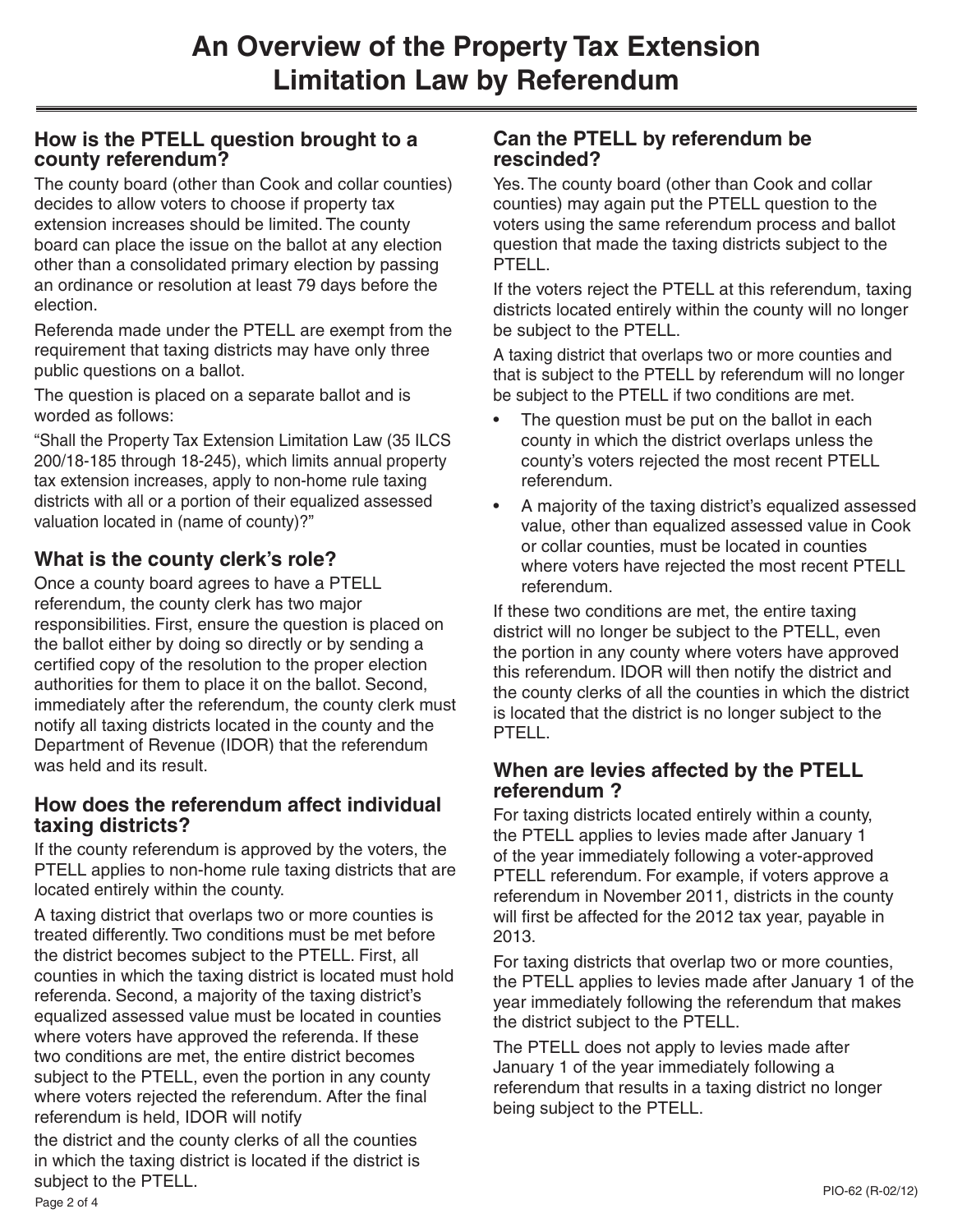#### **Does the PTELL guarantee that individual tax bills will increase no more than the limitation?**

No. The PTELL only limits increases in taxing districts' extensions. Individual tax bills may still increase or decrease. Some of the reasons tax bills could increase more than 5% or the CPI are below.

- The property is in a taxing district able to increase its extension by more than 5%, the CPI increase because it is a home rule municipality or an overlapping taxing district not subject to the PTELL.
- Voters approved an increase in tax rates or in the limitation.
- Voters approved a bond issue or an increase in the debt service extension base.
- New bonds were issued before the PTELL referendum.
- The property had been under-assessed in relation to other properties and is reassessed.
- The property had a homestead exemption or other exemption that was removed.
- The property has a greater share of the tax burden because the assessed value of other property was decreased.

#### **Can the district receive more than a 5% or the CPI increase?**

Taxing districts are allowed additional increases for

- new construction,
- annexations to the district,
- voter-approved increases in the extension limit or limitation for one or more levy years,
- voter-approved increases in tax rates and voterapproved new tax rates for one or more levy years, and
- the Tax Increment Financing district (TIF) increment when the TIF expires.

#### **Are there other restrictions on extensions in the PTELL?**

A taxing district subject to the PTELL may not levy for a fund it has never used unless it obtains voter approval.

A district may exceed a voter approved rate as long as it does not exceed a statutory prescribed maximum rate ceiling (that cannot be exceeded by referendum or otherwise). The sum of all rates still cannot exceed the referendum.

## **What is the impact of the limiting rate?**

The limiting rate is calculated, for each taxing district, by the county clerk to implement PTELL. The sum of a district's rates extended for those funds subject to the PTELL cannot exceed this limiting rate. After calculating preliminary rates for the funds, the county clerk will compare the sum of these rates to the limiting rate. If this sum exceeds the limiting rate, the county clerk will reduce each rate proportionally, unless instructed by a taxing district to reduce them in a different way.

## **What is the aggregate extension?**

The aggregate extension is that portion of a taxing district's total extension that is subject to the limitation. The funds included in the aggregate extension are the annual corporate extension for the taxing district and those special purpose extensions made annually. Some examples of extensions included in the aggregate extension are those for self-insurance, pension plans, unemployment and workers' compensation, and, whether levied annually or not, road district permanent road funds.

#### **What extensions are not included in the aggregate extension?**

Some examples of extensions that are not included in the aggregate extension and, therefore, not limited are those for

- general obligation bonds issued prior to the referendum that made the taxing district subject to the PTELL.
- bonds issued to refund or to continue to refund bonds that were issued before the PTELL referendum.
- general obligation bonds issued after the PTELL referendum, if approved by the voters.
- bonds issued to refund or to continue to refund voter-approved general obligation bonds.
- alternate bonds, sometimes called "double barreled bonds," issued under Section 15 of the Local Government Debt Reform Act.
- limited bonds, to the extent the payments do not exceed the debt service extension base, minus certain offsetting amounts.
- building commission leases used to retire bonds issued by the commission before the PTELL referendum.

See Section 18-185 of the Property Tax Code for a list of aggregate extension funds exempt from PTELL.